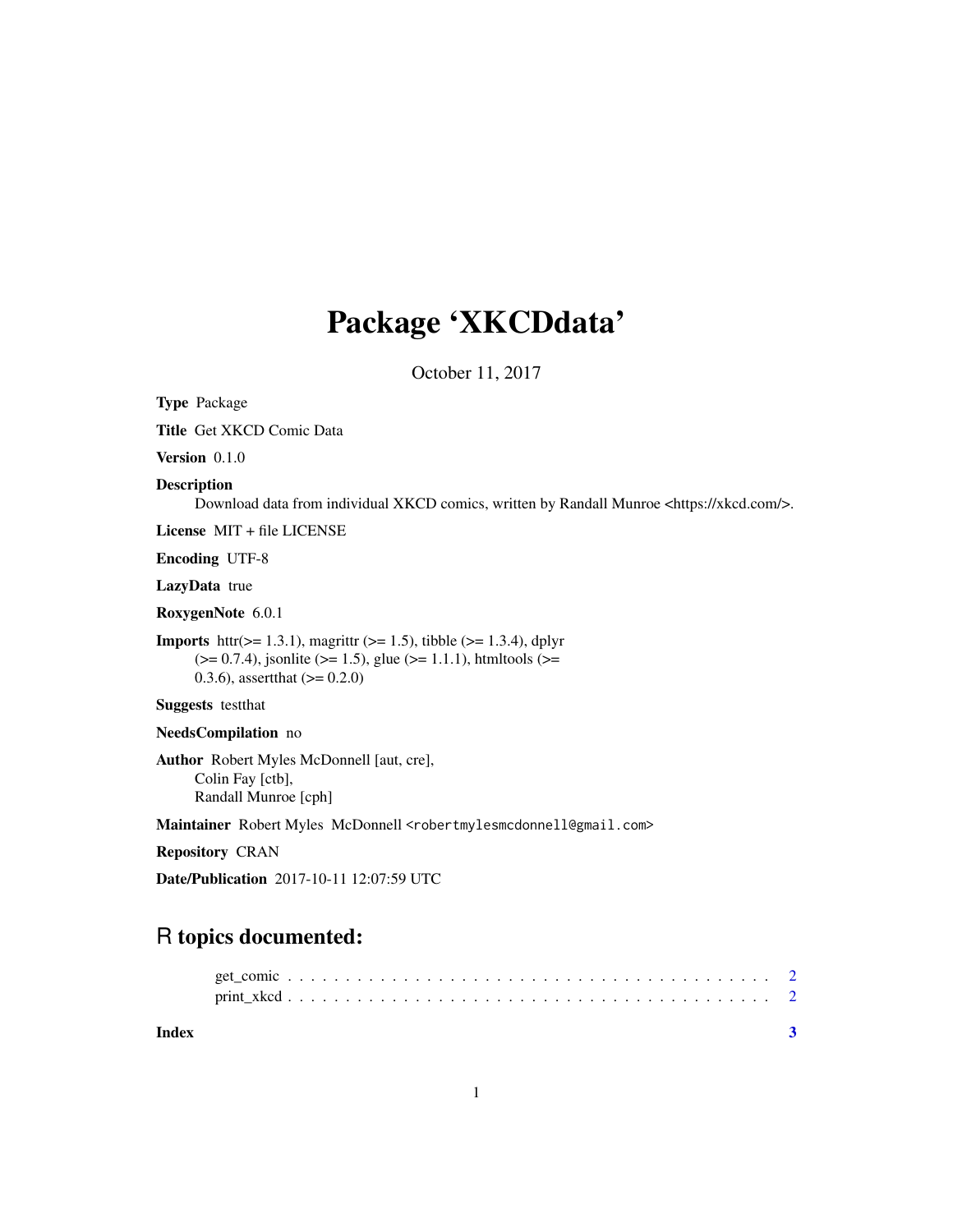<span id="page-1-0"></span>

#### Description

Download data from individual XKCD comics from <https://xkcd.com/>.

#### Usage

get\_comic(comic = NULL)

#### Arguments

comic integer. Comic number.

#### Value

a tibble with comic data

#### Examples

## Not run: get\_comic(comic = 614)

print\_xkcd *Print XKCD*

#### Description

Print an XKCD comic in your default Viewer

#### Usage

```
print_xkcd(comic)
```
#### Arguments

comic integer. Comic number.

#### Value

the xkcd comic in your default Viewer

#### Examples

## Not run: print\_xkcd(comic = 12)